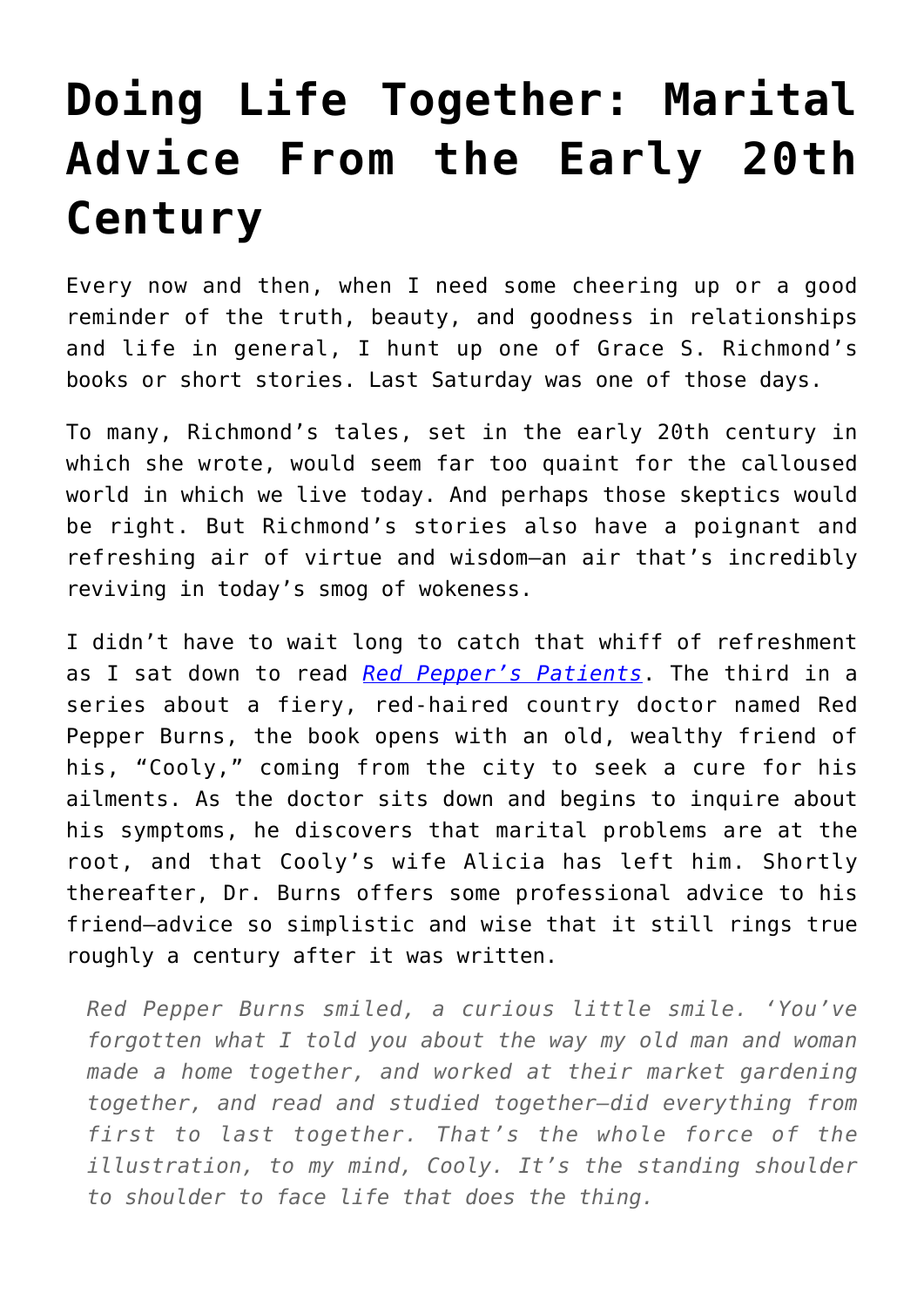While marital separation and divorce were quite rare when "Red Pepper's Patients" was written, they're almost commonplace now. The probability of a first marriage ending within 10 years is 33 percent[, the Centers for Disease Control and](https://www.cdc.gov/nchs/pressroom/02news/div_mar_cohab.htm) [Prevention reports](https://www.cdc.gov/nchs/pressroom/02news/div_mar_cohab.htm). For those who cohabit, the probability is even higher, with over 60 percent of such relationships breaking up within 10 years.

We've become callous to such statistics, often convincing ourselves that even though it hurts to leave a partner, it's too much work to stay in a relationship that will leave us unhappy in the long run. We need to [think of ourselves first,](https://www.intellectualtakeout.org/breaking-up-is-easy-to-do--if-you-shack-up-first-/) we say.

And that's where Burns's prescription takes the opposite tack. When a relationship is in trouble—particularly a marital one—self-focus needs to be left on the shelf and togetherness taken out for an airing. Have a doctor's appointment to attend? Do it with your spouse. Your child has a sporting event or school play? Make sure you drive there together, sit together, and then later discuss the event together. Go to church together. Cook together. Clean the bathroom together! It doesn't matter what it is, just as long as you're doing life together, as Burns tells his friend.

Burns continues his exhortation by encouraging his friend to bring his wife back to his home and "make it a plan which means partnership—if you have to build a cottage down on the edge of your estate and live alone there together. Alone till the children come to keep you company,' he added with a sudden flashing smile."

We do the opposite today. We sit with our own devices, in our own rooms, drive to our own jobs in our own cars, and, in general, let life revolve around us—alone. That's really no way to live—whether you're married or single!

Burns's words should make each of us reevaluate our